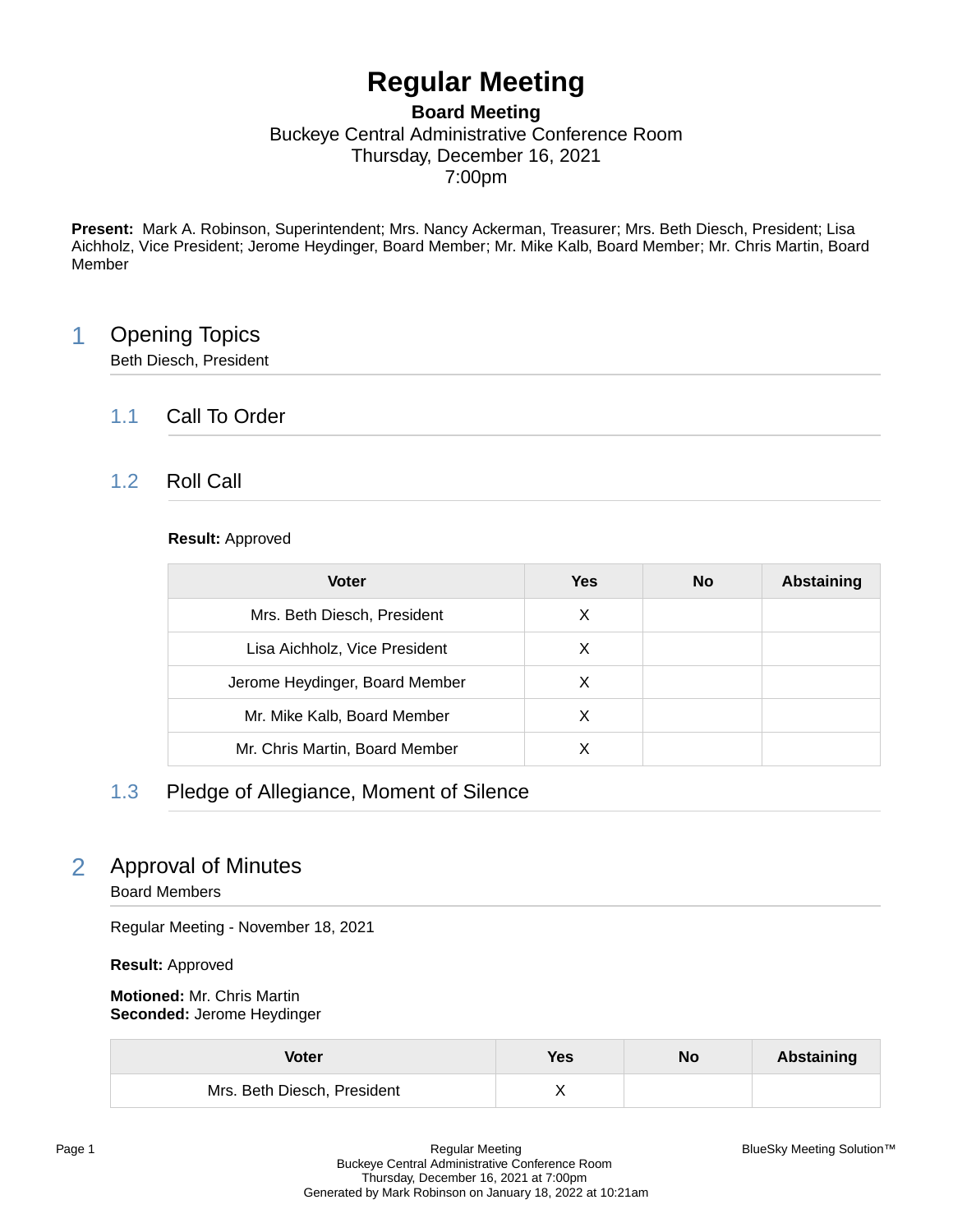| Lisa Aichholz, Vice President  |  |  |
|--------------------------------|--|--|
| Jerome Heydinger, Board Member |  |  |
| Mr. Mike Kalb, Board Member    |  |  |
| Mr. Chris Martin, Board Member |  |  |

#### **Attachments:**

[BOE\\_Minutes\\_Regular\\_Mtg\\_November\\_18\\_2021.pdf](https://bcbucks.blueskymeeting.com/meeting_groups/32/item_attachments/63179)

# 3 Hearing of Public

No Pre-Meeting Requests

# 4 Correspondence

Mark A. Robinson, Superintendent

### 4.1 2021 OSBA Membership Report

**Attachments:** [2021\\_OSBA\\_Memebrship\\_Report.pdf](https://bcbucks.blueskymeeting.com/meeting_groups/32/item_attachments/63165)

[2021\\_OSBA\\_Report\\_2.pdf](https://bcbucks.blueskymeeting.com/meeting_groups/32/item_attachments/63166)

### 5 Financial Reports

Mrs. Nancy Ackerman, Treasurer

#### **Attachments:**

[Treas\\_Report\\_11-30-2021.pdf](https://bcbucks.blueskymeeting.com/meeting_groups/32/item_attachments/63190)

# 5.1 Financial Report - Consent Agenda

Mrs. Nancy Ackerman, Treasurer

Approve Financial Report Approve Bills as Submitted Approve Investments

**Result:** Approved

**Motioned:** Mr. Mike Kalb **Seconded:** Jerome Heydinger

| Voter                          | Yes | No | Abstaining |
|--------------------------------|-----|----|------------|
| Mrs. Beth Diesch, President    |     |    |            |
| Lisa Aichholz, Vice President  |     |    |            |
| Jerome Heydinger, Board Member |     |    |            |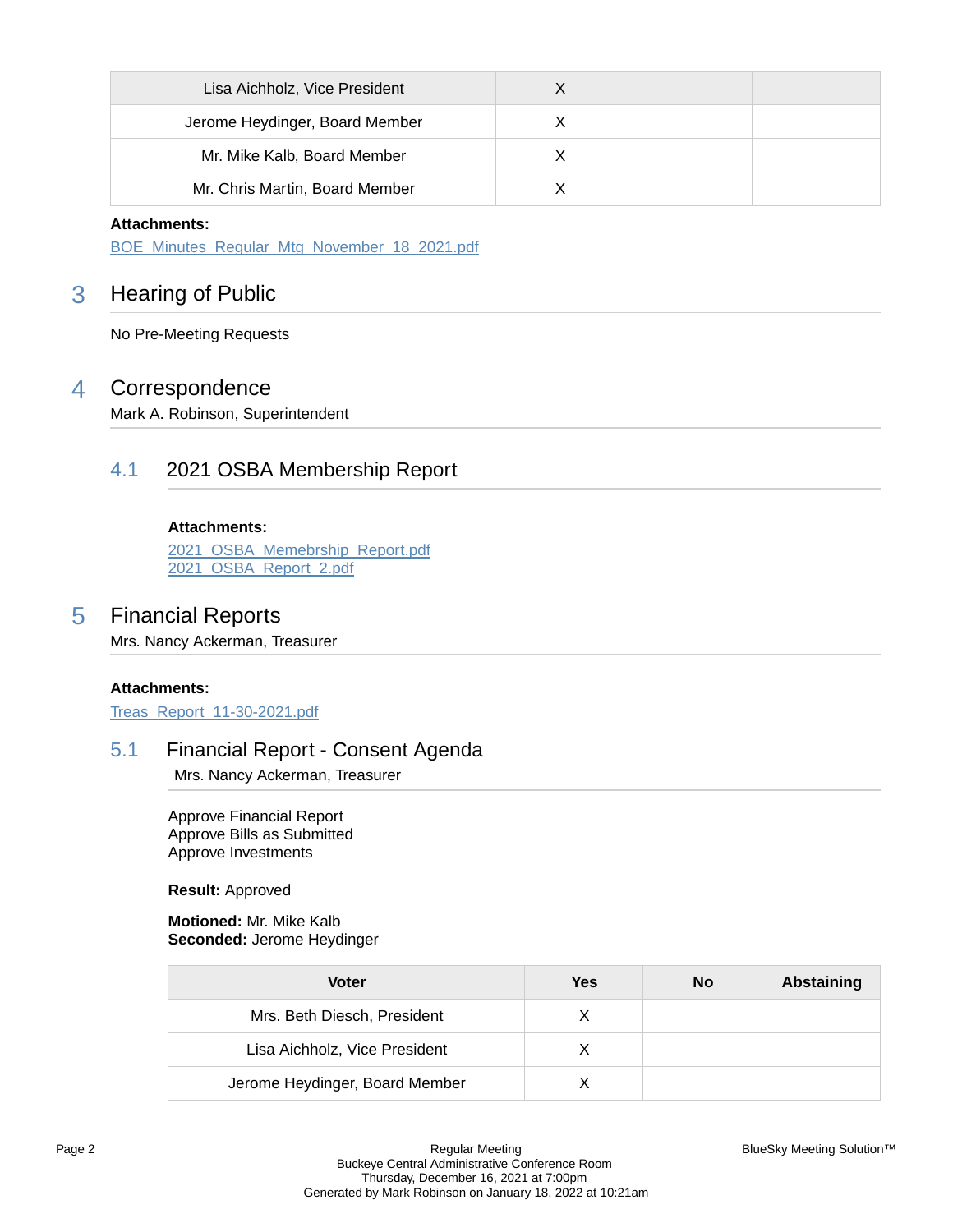| Mr. Mike Kalb, Board Member    |  |  |
|--------------------------------|--|--|
| Mr. Chris Martin, Board Member |  |  |

# 6 Superintendent's Report and Discussions Mark A. Robinson, Superintendent

# 6.1 Board-Superintendent Partnership

- PCTC Annual Board Member & Administrator Dinner
	- Thursday, March 31, 2022 6:00 p.m.
- Job Descriptions Buckeye Central Schools
- Media Center Renovation Update
	- Buehrer Group Preliminary Design & Estimate
- Board Policy
- Revised District Calendar 2021-2022

### **Attachments:**

PCTC\_Annual\_Board\_Member\_\_\_\_Administrator\_Dinner\_03\_21\_2022\_600\_p.m..pdf

### 6.2 Building/Departmental Reports

Principals, Directors, Supervisors

- High School (7-12) Dr. Michael Martin
- Middle School (5-8) Jennifer Moore
- Elementary School (K-4) Leah Filliater
- Director of Education Diane Ervin
- Director of Curriculum and Assessment Rachael Salazar
- Special Education Lisa McGinnis
- Technology Tammy Studer
- Maintenance Jarrod Clady
- Transportation Deb Briggs
- Gifted Michelle Ransome (NCOESC)

### **Attachments:**

[Curr & Assess December\\_Board\\_Update.pdf](https://bcbucks.blueskymeeting.com/meeting_groups/32/item_attachments/62936) [Technology Report December 2021](https://bcbucks.blueskymeeting.com/meeting_groups/32/item_attachments/63045) December 2021 BOE Update.pdf [elementary\\_board\\_update-\\_December.pdf](https://bcbucks.blueskymeeting.com/meeting_groups/32/item_attachments/63157) [Maintenance Report December 2021](https://bcbucks.blueskymeeting.com/meeting_groups/32/item_attachments/63192) Board Update Director of Education December2021.pdf [HS Board Update December\\_21.pdf](https://bcbucks.blueskymeeting.com/meeting_groups/32/item_attachments/63392)

# 7 Recommendations - General

Mark A. Robinson, Superintendent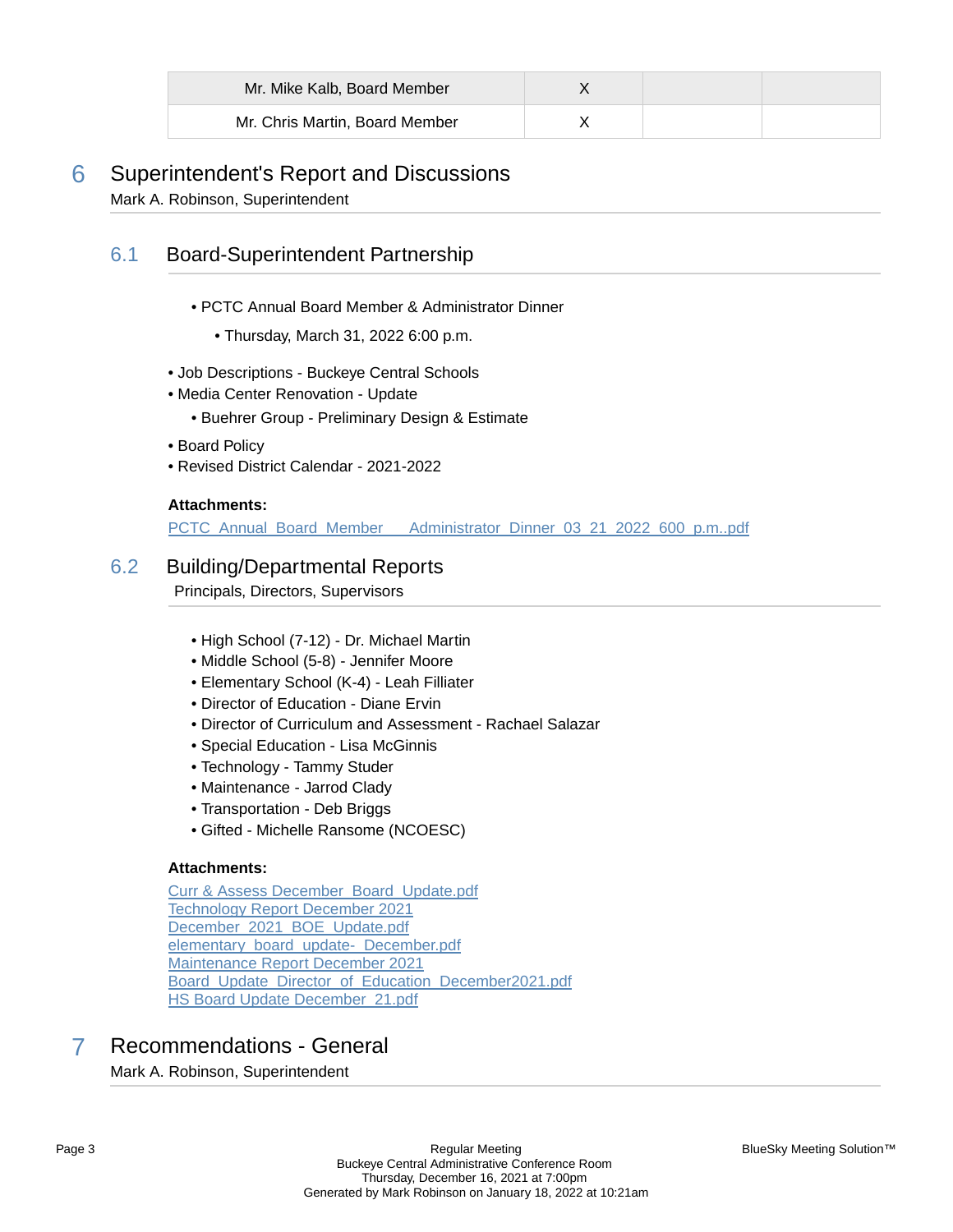# 7.1 Building Usage Requests

**Result:** Approved

### 7.2 RESOLVE to approve updated job descriptions for Buckeye Central Local Schools.

Current and relevant job descriptions are necessary to delineate employee qualifications, essential duties, and to establish job performance standards to fulfill mandated services and organizational objectives.

The Buckeye Central Local School District has engaged in an open process to evaluate revisions of existing documents and the formation of new job descriptions as needed to meet current organizational requirements.

#### **Result:** Approved

**Motioned:** Mr. Chris Martin **Seconded:** Lisa Aichholz

| <b>Voter</b>                   | Yes | No | Abstaining |
|--------------------------------|-----|----|------------|
| Mrs. Beth Diesch, President    | X   |    |            |
| Lisa Aichholz, Vice President  | X   |    |            |
| Jerome Heydinger, Board Member | X   |    |            |
| Mr. Mike Kalb, Board Member    | X   |    |            |
| Mr. Chris Martin, Board Member |     |    |            |

#### **Attachments:**

Final - INDEX 12.8.21 BOE Approval 12 16 2021.docx [1\\_Final\\_-\\_MASTER\\_JD\\_12.8.21\\_BOE\\_Approval\\_12\\_16\\_2021.docx](https://bcbucks.blueskymeeting.com/meeting_groups/32/item_attachments/63110)

# 7.3 RESOLVE to approve the 1st reading of the policy addition(s), revision(s) listed.

6600 - Deposit of Public Funds: Cash Collection Points (New)

1617 - Weapons (New)

5336 - Care of Students With Diabetes (New)

**Result:** Approved

**Motioned:** Lisa Aichholz **Seconded:** Mr. Mike Kalb

| Voter                         | Yes | No | Abstaining |
|-------------------------------|-----|----|------------|
| Mrs. Beth Diesch, President   |     |    |            |
| Lisa Aichholz, Vice President |     |    |            |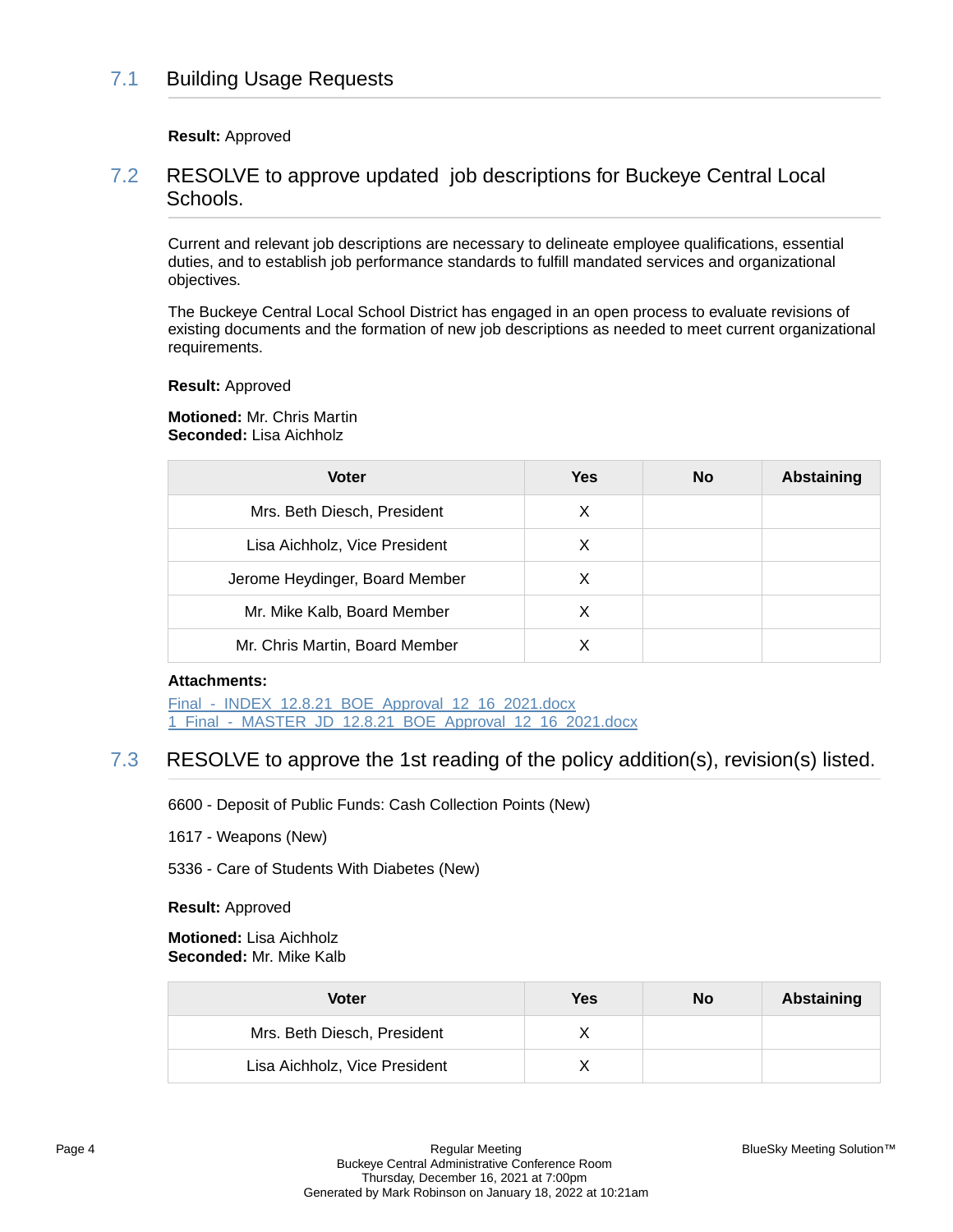| Jerome Heydinger, Board Member |  |  |
|--------------------------------|--|--|
| Mr. Mike Kalb, Board Member    |  |  |
| Mr. Chris Martin, Board Member |  |  |

#### **Attachments:**

[Policy\\_6600\\_Deposit\\_of\\_Public\\_Funds\\_-\\_Cash\\_Collection\\_Points\\_BoardDocs.pdf](https://bcbucks.blueskymeeting.com/meeting_groups/32/item_attachments/63101) Policy\_1617 - Weapons\_BoardDocs\_\_PL\_12\_16\_2021.pdf Policy 5336 Care of Students With Diabetes BoardDocs PL 12 16 2021.pdf

# 7.4 RESOLVE to approve the Seneca County Interagency Transition MOU and Agreement (2021-2022 School Year).

#### **Result:** Approved

**Motioned:** Jerome Heydinger **Seconded:** Mr. Chris Martin

| <b>Voter</b>                   | Yes | No | Abstaining |
|--------------------------------|-----|----|------------|
| Mrs. Beth Diesch, President    | X   |    |            |
| Lisa Aichholz, Vice President  | X   |    |            |
| Jerome Heydinger, Board Member | X   |    |            |
| Mr. Mike Kalb, Board Member    | х   |    |            |
| Mr. Chris Martin, Board Member |     |    |            |

#### **Attachments:**

[CRAWFORD\\_COUNTY\\_INTERAGENCY\\_MOU\\_\\_FINAL\\_2021-22\\_PDF.pdf](https://bcbucks.blueskymeeting.com/meeting_groups/32/item_attachments/63176) [CRAWFORD\\_INTERAGENCY\\_AGREEMENT\\_\\_FINAL\\_2021-22.doc.pdf](https://bcbucks.blueskymeeting.com/meeting_groups/32/item_attachments/63177)

# 7.5 RESOLVE to approve the revised District calendar for 2021-2022.

• Monday, January 3, 2021 - **No School Students** (Professional Day - All Staff)

• Monday, January 31, 2022 - **No School Students** (Professional Learning & Collaboration Day - All Staff)

- PCTC Students to follow PCTC annual calendar
	- PCTC Shuttle will run on Monday, January 3, 2021 and Monday, January 31, 2022; a.m. and p.m.

**Result:** Approved

**Motioned:** Mr. Mike Kalb **Seconded:** Jerome Heydinger

| oter | 'es | <b>No</b> | <b>Abstaining</b> |
|------|-----|-----------|-------------------|
|      |     |           |                   |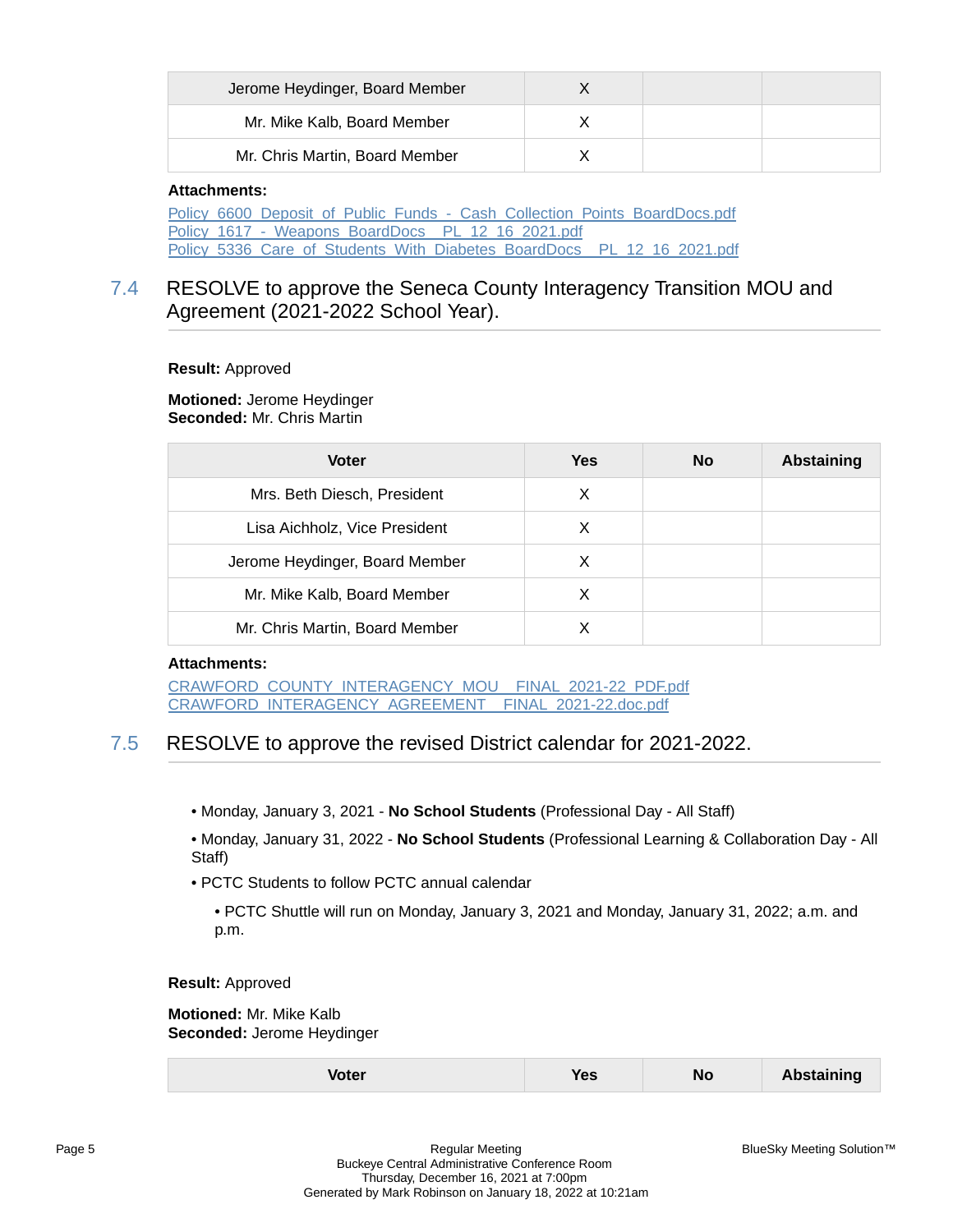| Mrs. Beth Diesch, President    |   |  |
|--------------------------------|---|--|
| Lisa Aichholz, Vice President  | X |  |
| Jerome Heydinger, Board Member | х |  |
| Mr. Mike Kalb, Board Member    |   |  |
| Mr. Chris Martin, Board Member |   |  |

### **Attachments:**

[Revised\\_2021-2022\\_School\\_Calendar\\_Buckeye\\_Central\\_BOE\\_Approved\\_12-16-2021\\_PDF.pdf](https://bcbucks.blueskymeeting.com/meeting_groups/32/item_attachments/63182)

# 7.6 RESOLVE to approve the preliminary design and estimate for renovating the school library (media center) et. al.

#### **Result:** Approved

**Motioned:** Jerome Heydinger **Seconded:** Mr. Chris Martin

| <b>Voter</b>                   | <b>Yes</b> | <b>No</b> | Abstaining |
|--------------------------------|------------|-----------|------------|
| Mrs. Beth Diesch, President    | х          |           |            |
| Lisa Aichholz, Vice President  | X          |           |            |
| Jerome Heydinger, Board Member | х          |           |            |
| Mr. Mike Kalb, Board Member    | х          |           |            |
| Mr. Chris Martin, Board Member |            |           |            |

### **Attachments:**

Buehrer\_Group - Preliminary\_Design Estimate\_Media\_Center\_Project.pdf 2021-12-10 Buckeye Central Library Renovation Design Concept Buehrer Group .pdf

7.7 RESOLVE to approve The Ohio State University Wexner Medical Center for bus driver physicals for 2021-2022 school year.

#### **Result:** Approved

**Motioned:** Lisa Aichholz **Seconded:** Mr. Chris Martin

| <b>Voter</b>                   | Yes | No | <b>Abstaining</b> |
|--------------------------------|-----|----|-------------------|
| Mrs. Beth Diesch, President    | X   |    |                   |
| Lisa Aichholz, Vice President  | X   |    |                   |
| Jerome Heydinger, Board Member | X   |    |                   |
| Mr. Mike Kalb, Board Member    |     |    |                   |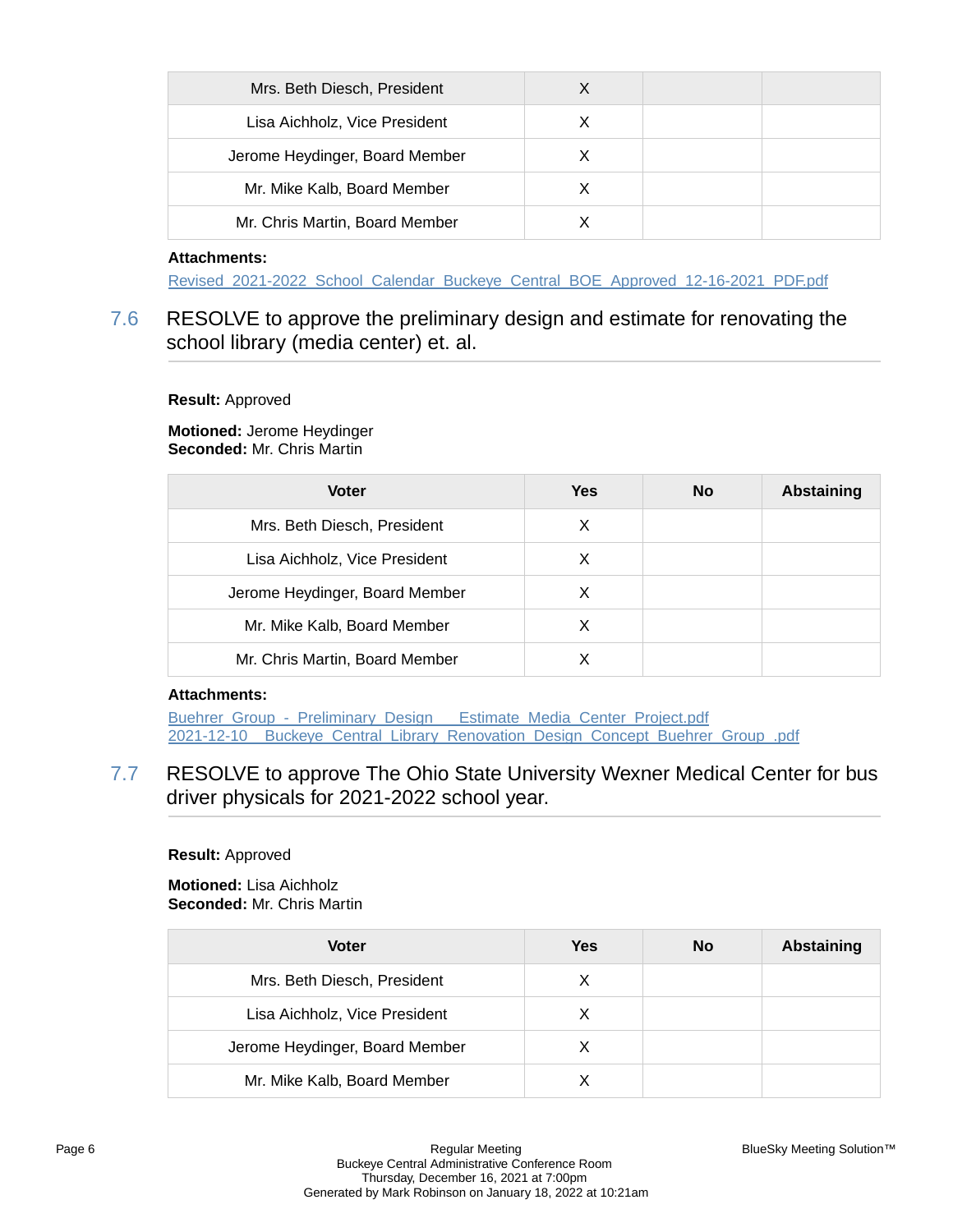| Mr. Chris Martin, Board Member |  |
|--------------------------------|--|
|--------------------------------|--|

# 8 Personnel Recommendations - Licensed/Certificated [Consent Agenda]

### Mark A. Robinson, Superintendent

Recommendations as per the dates, terms, and other applicable conditions specified and pending approval of BCI and FBI background checks as per ORC. BOE Approval of Item 9: Personnel Recommendations - Licensed/Certificated includes Subitem(s) 8.1, 8.2

- 8.1 RESOLVE to approve Sherri Bean as Social-Emotional Learning (SEL) Coordinator for the 2021-2022 school year.
- 8.2 RESOLVE to approve the listed individuals as a substitute teacher for the 2021- 2022 school year.
	- Lydia Ackerman
	- Elizabeth Cronau
	- Haley Kalb
	- Amelia Moore
	- Daniel Shaffer
	- Victoria Thimmes Senate Bill 1

[999370] General Substitute

Recommendations as per the dates, terms, and other applicable conditions specified and pending approval of BCI and FBI background checks as per ORC.

- 8.3 RESOLVE to approve Family Medical Leave (FMLA) for Allison Sanders (Intervention Specialist) beginning December 13, 2021.
- 8.4 RESOLVE to approve Amy Bett's, Science teacher, request for an unpaid leave day.

Friday, January 21, 2022

8.5 Supplemental Positions 2021-2022

**Kelly McCarty** - 8th Grade Washington, DC Trip Advisor

**Result:** Approved

**Motioned:** Jerome Heydinger **Seconded:** Lisa Aichholz

| <b>Voter</b> | <b>Yes</b> | <b>N</b> c | <b>Abstaining</b> |
|--------------|------------|------------|-------------------|
|--------------|------------|------------|-------------------|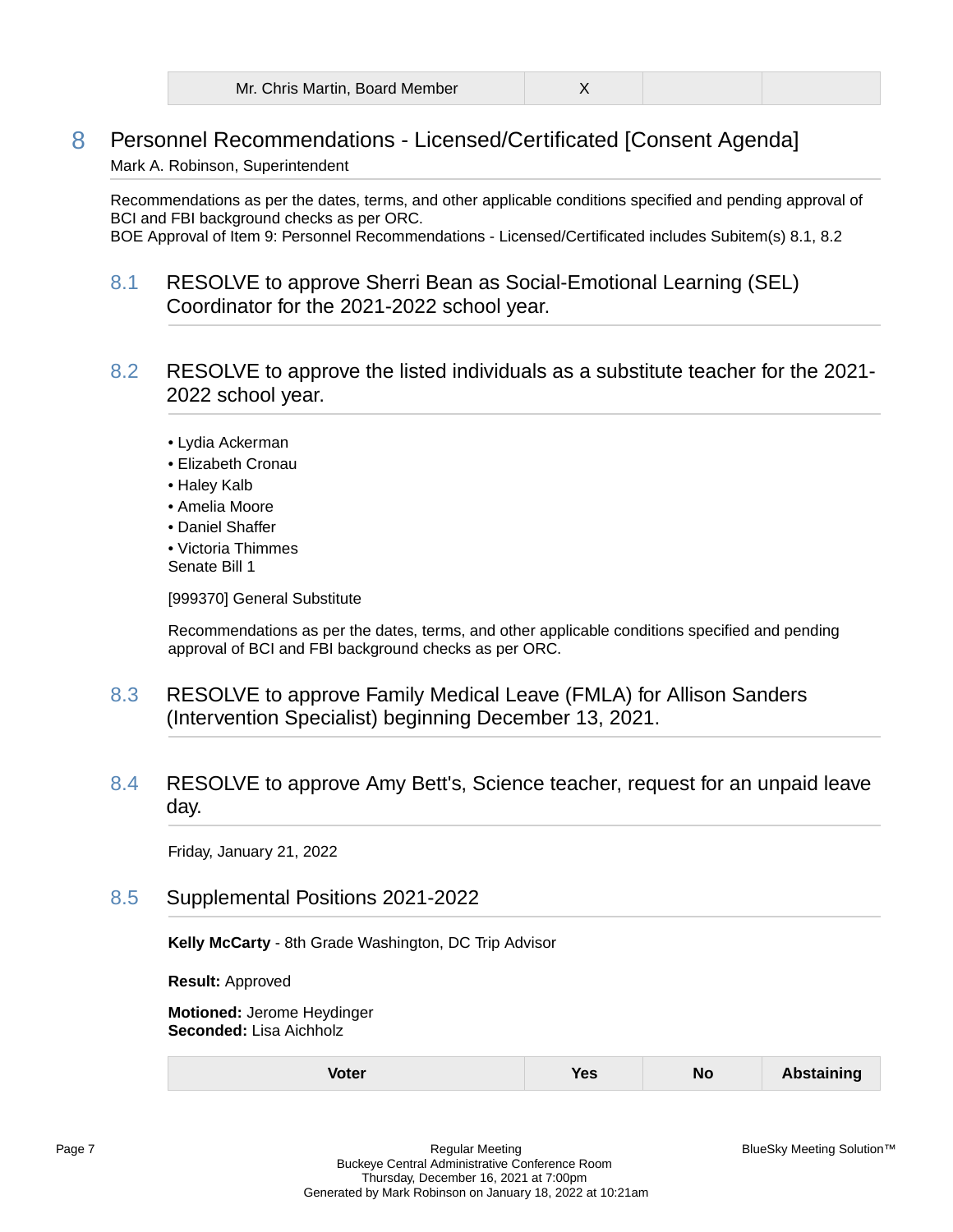| Mrs. Beth Diesch, President    |   |  |
|--------------------------------|---|--|
| Lisa Aichholz, Vice President  | X |  |
| Jerome Heydinger, Board Member | X |  |
| Mr. Mike Kalb, Board Member    |   |  |
| Mr. Chris Martin, Board Member |   |  |

# 9 Personnel Recommendations - School Support Personnel - Classified [Consent Agenda]

Mark A. Robinson, Superintendent

Recommendations as per the dates, terms, and other applicable conditions specified and pending approval of BCI and FBI background checks as per ORC.

BOE Approval of Item 9: Personnel Recommendations - Licensed.Certificated includes Subitem(s) 9.1, 9.2

9.1 RESOLVE to approve Amanda Pace as Social-Emotional Learning (SEL) Coordinator for the 2021-2022 school year.

### 9.2 Supplemental Positions 2021-2022

WHEREAS, the Board has posted and advertised these positions as being available to employees of the district who hold teaching licenses, and no such employee qualified to fill the position has applied for, been offered, or accepted such position,

BE IT THEREFORE RESOLVED, to approve the following classified employee(s) for the supplemental positions(s) listed below for the 2021-2022 school year as per the Teachers' Co-Curricular Salary Schedule effective July 1, 2021.

Russell Hunter - Wrestling (MS)

**Result:** Approved

**Motioned:** Mr. Mike Kalb **Seconded:** Mr. Chris Martin

| <b>Voter</b>                   | Yes | No | <b>Abstaining</b> |
|--------------------------------|-----|----|-------------------|
| Mrs. Beth Diesch, President    | X   |    |                   |
| Lisa Aichholz, Vice President  | X   |    |                   |
| Jerome Heydinger, Board Member | X   |    |                   |
| Mr. Mike Kalb, Board Member    | X   |    |                   |
| Mr. Chris Martin, Board Member |     |    |                   |

# 10 Old Business

Board Members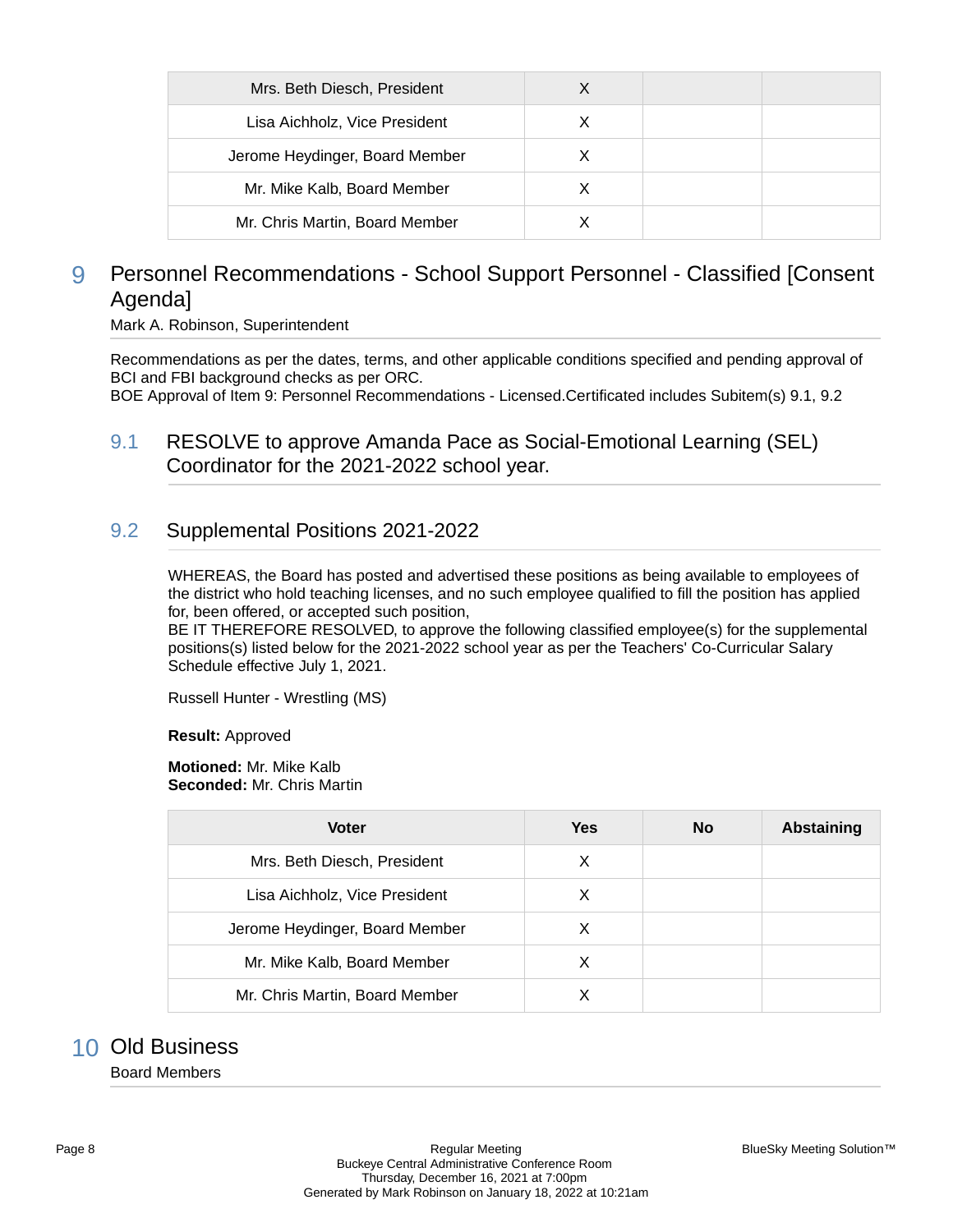# 12 Items for Discussion

### Board Members

- Organizational Meeting Tuesday, January 11, 2022; 6:30 p.m.
	- Jerome Heydinger President Pro Tem
- Regular Board Meeting Tuesday, January 11, 2022; Immediately following Organizational Mtg.

# 13 Executive Session

#### Board Members

1. The appointment, employment, dismissal, discipline, promotion, demotion, or compensation of an employee or official.

NOTE: There will be no public action(s) taken following this Executive Session.

### 13.1 Enter Into Executive Session

Time:7:38

**Result:** Approved

**Motioned:** Mr. Chris Martin **Seconded:** Jerome Heydinger

| <b>Voter</b>                   | Yes | <b>No</b> | <b>Abstaining</b> |
|--------------------------------|-----|-----------|-------------------|
| Mrs. Beth Diesch, President    | Х   |           |                   |
| Lisa Aichholz, Vice President  | X   |           |                   |
| Jerome Heydinger, Board Member | X   |           |                   |
| Mr. Mike Kalb, Board Member    | X   |           |                   |
| Mr. Chris Martin, Board Member |     |           |                   |

## 13.2 Adjourn From Executive Session

Time: 8:24

**Result:** Approved

**Motioned:** Mr. Chris Martin **Seconded:** Lisa Aichholz

| <b>Abstaining</b><br>Voter<br>es<br>NO |
|----------------------------------------|
|----------------------------------------|